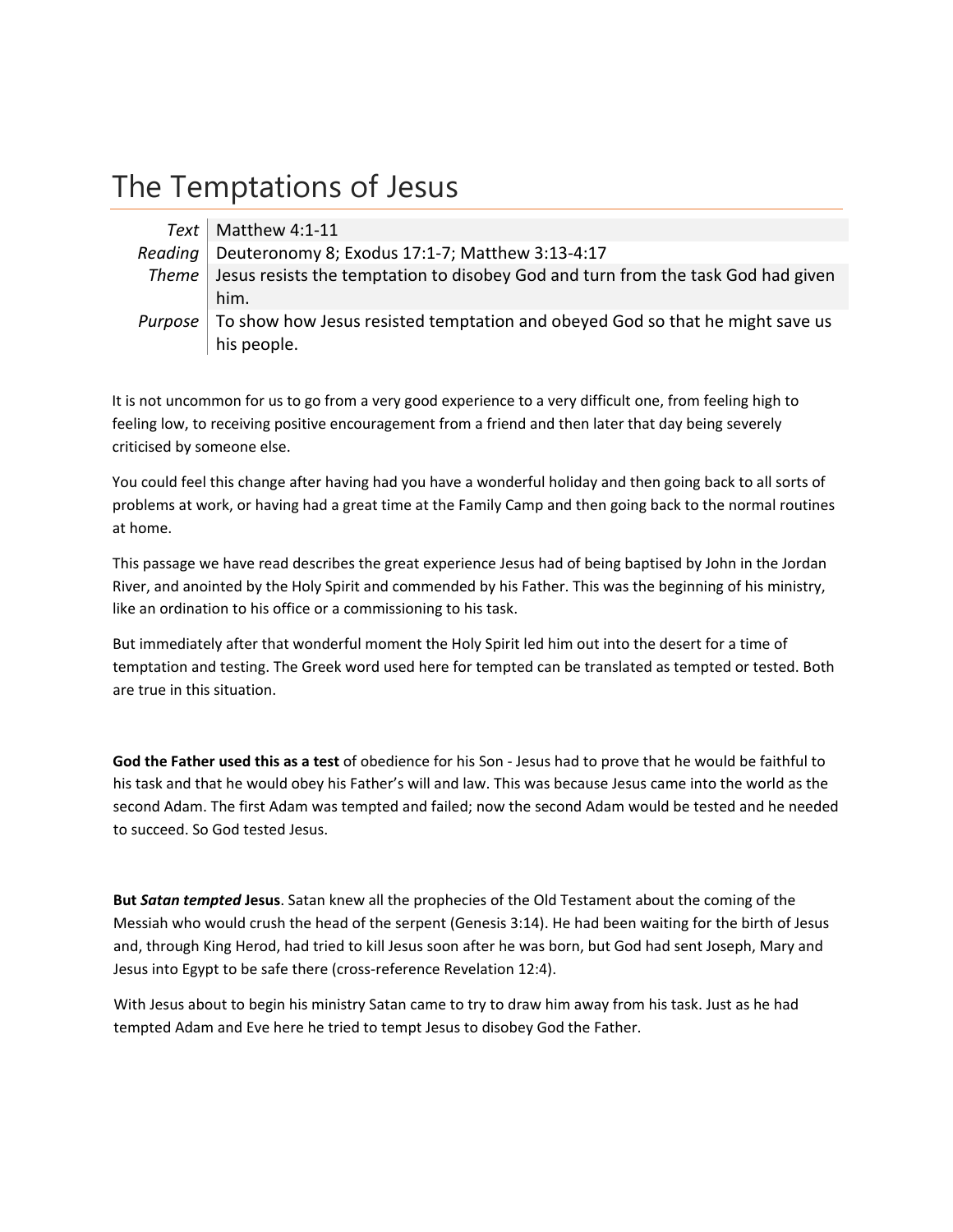So this was a crucial moment in the history of God's plan of salvation; this was the first clash of swords between the prince of darkness and the prince of Light, between Satan and Jesus.

Satan was and is a very powerful angel. He was not afraid to engage the Son of God himself. We need to remember this for ourselves; never under‐estimate the Devil, never dismiss him lightly because he is cunning and powerful, devious and tricky.

Jesus was in the desert for 40 days, which recalls the 40 days Moses spent on Mount Sinai, and the 40 years Israel spent in the wilderness, and the 40 days Elijah spent running from Jezebel. This pictures a time of testing and of trial. Mark's gospel tells us that Jesus was tempted by Satan throughout the forty days (Mark 1:12‐13), but all that came to a climax at the end of that time with these three temptations described by Matthew.

# **1. THE FIRST TEMPTATION** (verse 3‐4)

**a. The Temptation**: "If you are the Son of God, then tell these stones to become bread."

As with the temptation of Adam and Eve this one concerned food. It reminds us that there are many temptations and sins associated with food and drink: greed, gluttony, a lack of self‐control, over‐eating and drunkenness.

Both Satan and Jesus knew that God had fed the people of Israel with manna in the desert, and had fed the prophet Elijah with bread and meat brought by ravens when he was hiding in the Kerith Ravine.

What Satan suggested seemed perfectly reasonable; "You are the Son of God and you are hungry; turn these stones here, which look like little loaves anyway, into real bread!"

Satan recalled the words of the Father at Jesus' baptism; "This is my Son"'; "Since you are God's Son you can easily feed yourself ‐ no problem for you!"

But this would have been wrong. Jesus had come into the world as the Son of God but he had also become a son of man; he had become fully human, made like us in every way; he had to be like us in every respect.

That meant that he could not use his power to his own advantage. He could work miracles to feed others – which he did – 4,000 one time and 5,000 another – but he could not work miracles to please himself or for his own comfort or well‐being. He had to trust in God to look after all his needs.

Jesus would face this temptation again.

In the Garden of Gethsemane Judas came with a large crowd armed with swords and clubs to arrest him. Peter wanted to defend Jesus with his sword but Jesus told him to put it away. He knew he could call on twelve legions of angels to help him – 72,000 angels! – but he chose not to (26:53‐54).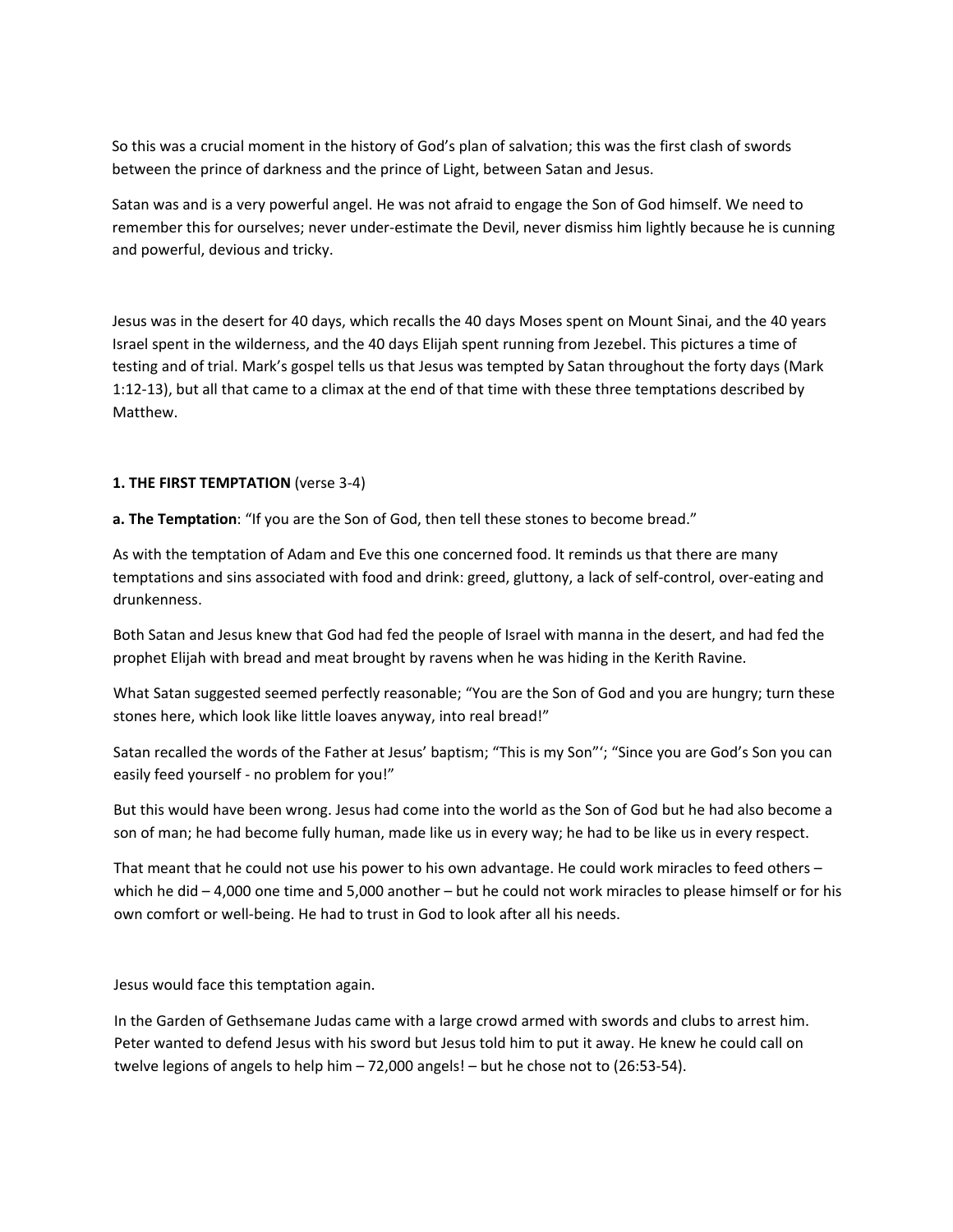When he was on the cross the religious leaders mocked him; "If you are the Christ come down from the cross ‐ save yourself". He could have done that, easily, but he chose not to.

So right at the beginning of his ministry Jesus set a pattern he would follow through on: he refused to use his power for his own advantage because he had come to save others, not himself.

**b. His answer shows this: verse 4 – "**It is written: Man does not live on bread alone, but on every word that comes from the mouth of God."

This is a quote from Deuteronomy 8:3 where Moses urged the people of Israel to trust in God to provide for all their needs. God provided them with their daily food, with manna, but he also provided them with everything else they needed. They had to realise that they were dependant "on every word that comes from the mouth of God." They had to trust in God and rely on him.

Jesus himself taught the people this in the Sermon on the Mount, the first of the five teaching sections in this gospel: "Do not worry, saying, 'what shall we eat?' or 'what shall we drink?' ...for... your heavenly Father knows that you need them" (Matthew 6:31f).

Jesus knew that he had to do this too; he had to live his life and conduct his ministry depending on God. He had to trust in God, believing that God would provide for all his needs, physically and spiritually. His Father would look after him. Jesus had to believe this and practice this right at the beginning of his ministry and all through it.

# 2. Satan came to Jesus with **A SECOND TEMPTATION**.

**a. The Temptation:** Satan took him to the temple in Jerusalem which was the symbol of God's presence and a reminder of God's protection over his people. The setting was descriptive of God's protective power for his people.

Herod the Great (37‐4BC) had completely rebuilt the temple and this reconstruction work was continued by his descendants. There were a couple of high points on the temple, one of which was on the south east corner that looked down into the Kidron Valley below; the other was the pinnacle of the temple which was 15 stories high.

Satan stood with Jesus at that great height and said (verse 6), "If you are the son of God throw yourself down. For it is written, 'He will command his angels concerning you, and they will lift you up in their hands, so that you will not strike your foot against a stone'."

This is very cunning. Satan says; "You trust in God to provide for your needs and look after you. But do you *really* trust him? Prove that now by throwing yourself down."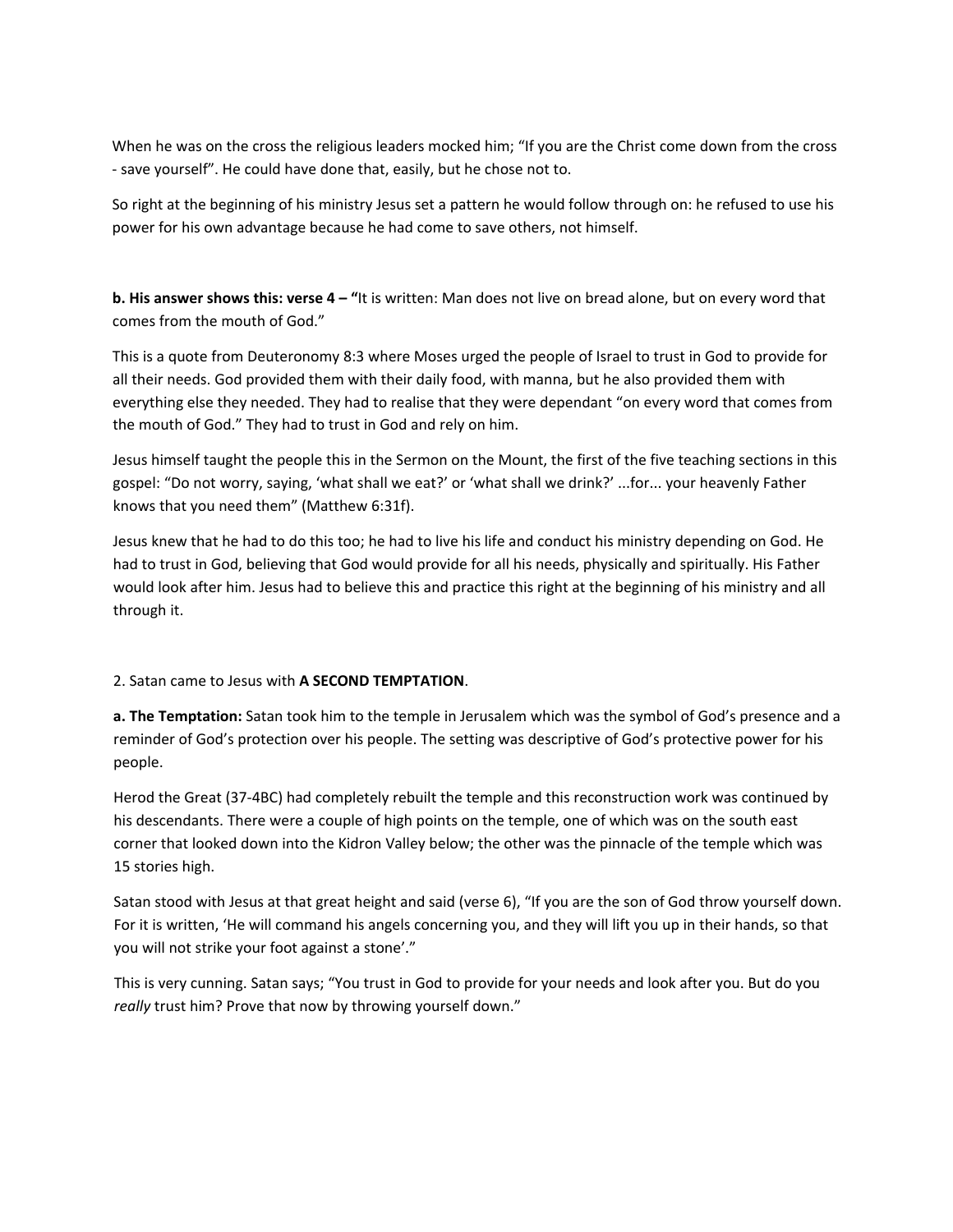This too was something that Jesus would have to face later on in his ministry. Again and again, especially towards the end, he would have to trust in God his Father and rely on him. Maybe he should prove, right at the beginning, that he *could and would* rely on his Father.

**b. But Jesus refused to do this** and again quotes the Scriptures from another passage in Deuteronomy (6:13) ‐ "Do not put the Lord your God to the test" ‐ where Moses spoke to the people of Israel. They had been complaining about the lack of water and demanded that God provide it! Moses warned them against testing the Lord. Instead they ought to trust him believing that he would provide for their needs.

Jesus wanted to trust in God and to do that all through his ministry as he went about doing his Father's will. Psalm 91 gives us a promise that God will look after us but Jesus knew that you cannot read a verse in the Scriptures on its own; every statement in the Bible must be read in the context of that passage, that psalm, that book, and in the context of the entire Bible.

The Scriptures also tell us that we must *walk in God's ways*, a little phrase in those verses that Satan left out of his quotation! (Psalm 91:11b) God wants us to go about doing his will and obeying his commands and seeking to serve him and he promises to provide for us and look after us as we do that. But he does not want us to test his kindness or to presume on his protection, as the people of Israel did when they demanded water.

God wants us to live wise, careful and responsible lives in obedience to his commands and to avoid unnecessary situations of danger. One writer says, "We cannot claim miracles when we court danger" (Farrar). To jump off the temple would have been a foolish action that would test God rather than trust him.

By refusing to do this Jesus again deliberately identified himself with us as humans. He had come into this world as a man to save his people and he needed to be a man, with all the limitations and restrictions this involved. He could not work miracles just to feed himself and he couldn't jump off great heights thinking the angels would catch him!

Here Jesus was obedient where Adam was disobedient. Adam did not trust in the goodness of God and reached above and beyond himself, but Jesus is content with his position as a man and is willing to be obedient to God's will.

# **3. THE THIRD TEMPTATION** (v 8‐10)

**a. The Temptation:** Satan then took Jesus to a very high mountain and showed him all the kingdoms of the world. Luke adds, "in an instant"; it was like a vision, a panorama of the world and its empires and kingdoms. "All this I will give to you", Satan said, "if you will bow down and worship me."

Here Satan, in his pride and conceit, over-reached himself. Certainly he has great power; Paul described him as "the ruler of the kingdom of the air" and the apostle John tells us that "the whole world is under the control of the evil one" (Ephesians 2:2; 1 John 5:19).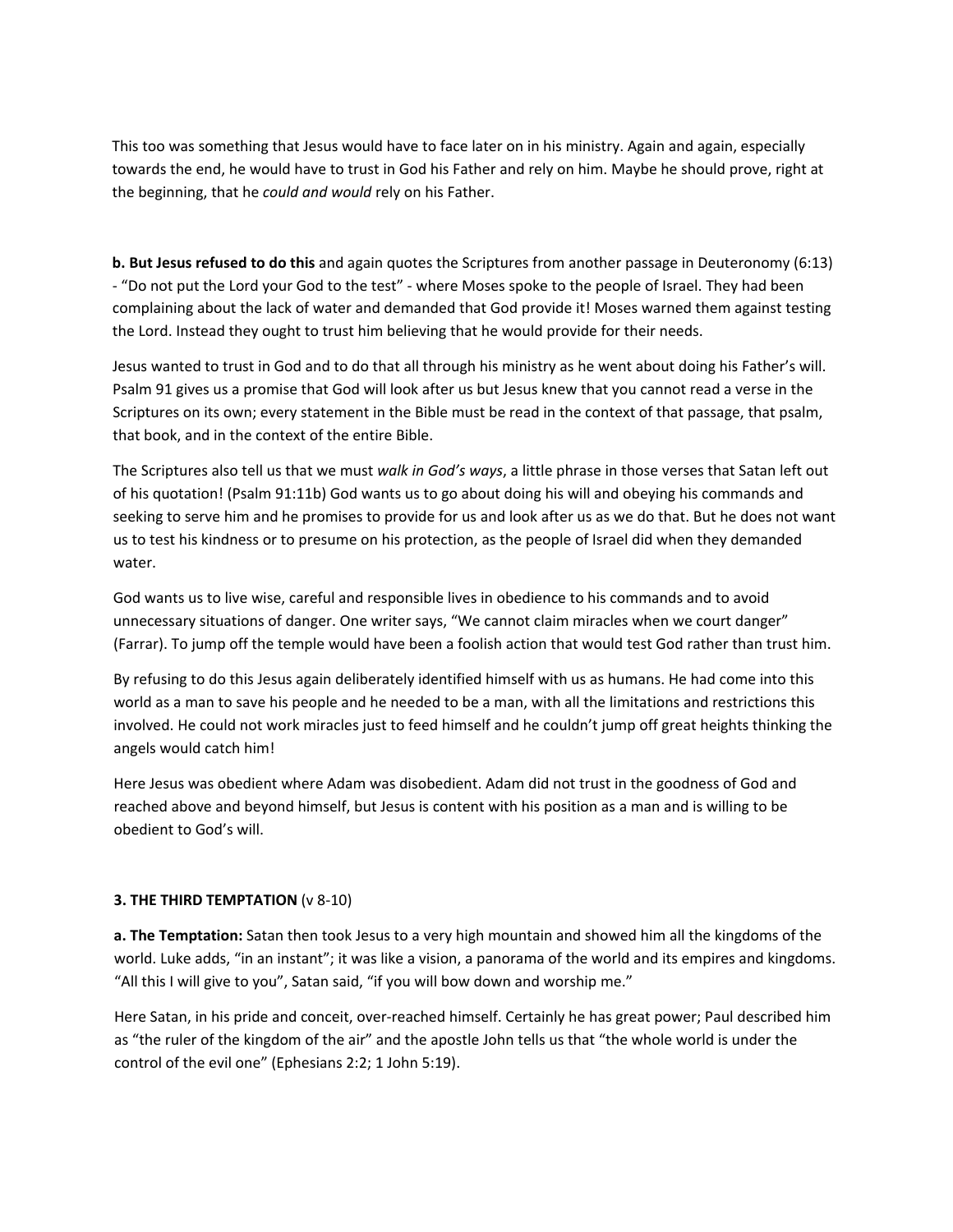But the kingdoms of the world and their splendour are not Satan's to give; he does not have that authority or that power.

Rather, "The earth is the Lord's and everything in it, the world, and all who live in it" (Psalm 24:1). "The Lord" there includes Jesus Christ, "For by him all things were created: things in heaven and on earth, visible and invisible, whether thrones or powers or rulers or authorities" (Colossians 1:16). All this belonged to Jesus anyway!

So why did Satan say this? What was he suggesting?

Satan here offered Jesus a shortcut to fulfilling his task. The Father had promised that the nations would be his inheritance and the ends of the earth his possession. (Psalm 2). After his suffering and death Jesus would be exalted to the right hand of God and given all rule and authority and power.

Satan offers this to Jesus *now*, without having to go the way of the cross; he could avoid the suffering and the pain and the rejection that faced him; he could get the crown and avoid the cross.

"All you have to do", said Satan, "is bow down and worship me." This is a variation of the "ends justifies the means" argument; "You will achieve your goal but you can do that by a different method; but that's okay because you'll get the same result!" Satan offers Jesus a compromise solution: worship *me* this once and then everyone can worship *you*.

A similar temptation would be repeated later on when Satan, through Peter, tried to dissuade Jesus from his suffering and dying (Matthew 16:22). And Jesus struggled with this again in the Garden of Gethsemane when he asked if this cup could be taken from him.

# **b. But Jesus rejected this temptation**

He refused any compromise, or shortcut and any disobedience to the will of his Father.

And he did not debate the matter of authority, whether this was really in Satan's power or not (which it wasn't!). He simply went back to the Scriptures and to the law, "Worship the Lord your God and serve him only", quoting again from the book of Deuteronomy (6:13). To worship Satan would be idolatry, a breaking of the first and second commandments.

Jesus was the second Adam; he stood the test and he won the victory. He stood the test as the representative of a new humanity, of all who would believe in him. Because he overcame we are given salvation; we are given eternal life in the Lord Jesus.

Verse 11: "Then the devil left him and angels came and attended him." He had refused to test God in the hope that the angels might catch him, but here the angels came and ministered to him.